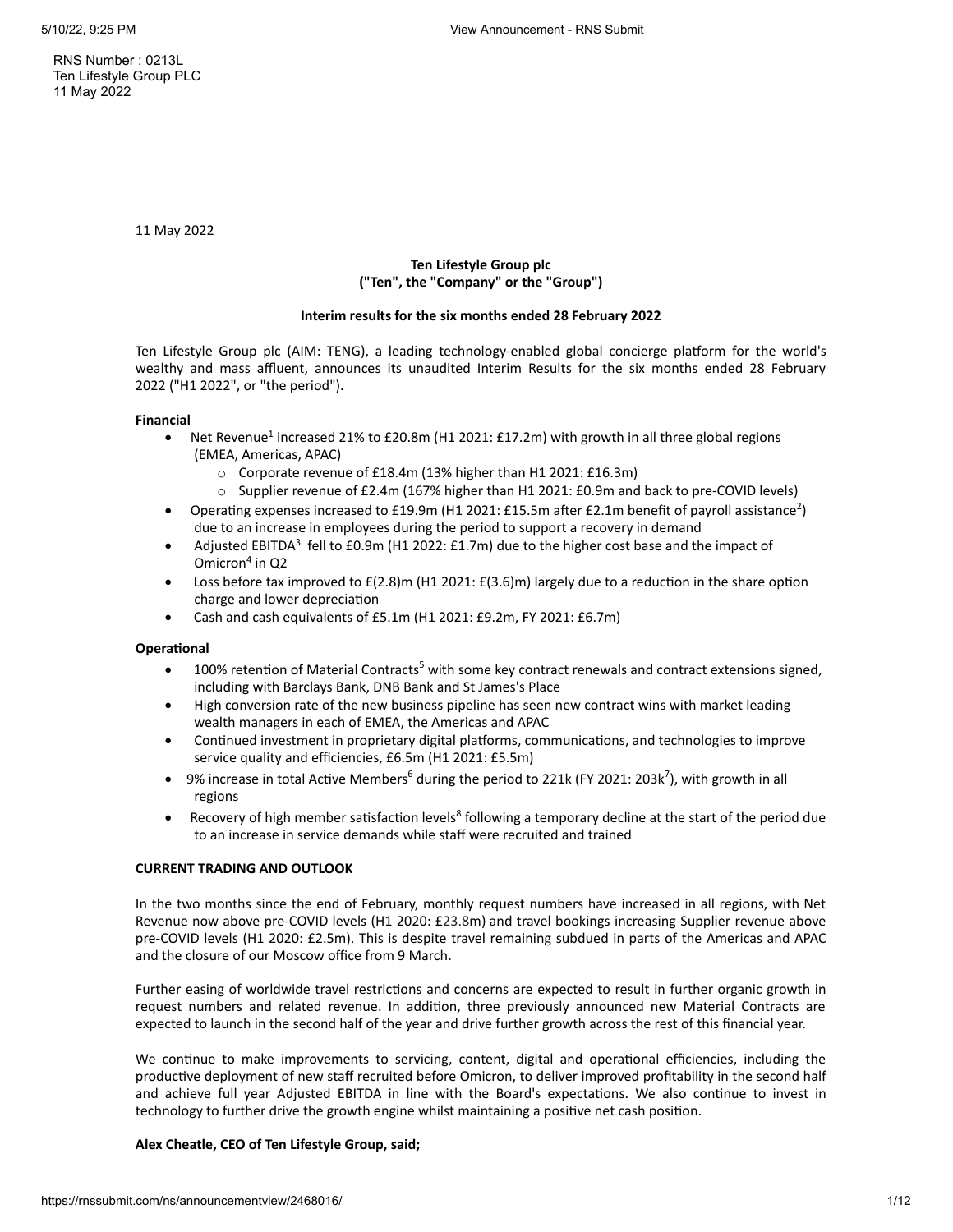"As we anticipated, revenue from corporate clients grew at the start of the period as we accelerated out of the pandemic. The arrival of Omicron at the end of November then stalled growth. However, we have now returned to growth and since February, Net Revenue is tracking above levels last seen in the period before COVID emerged (H1 *2020: £23.8m).*

In order to manage the increased level of demand, we recruited new staff at the start of the period and retained *them despite the temporary fall in demand caused by Omicron, to support new contract launches and the* recovery in demand we are now seeing. This increase in cost base, combined with the nonrecurrence of payroll *assistance, caused a short-term fall in profitability during the period.*

*We believe the improvements made to our member proposition and operational efficiencies, along with contracted launches in the coming months, our strong pipeline of new business opportunities and the gradual* return of demand for our core services, means we are well positioned to continue to drive our growth engine."

#### **Analyst Presentation**

An online analyst presentation will be held by video link today at 9:00am.

The Group will also be presenting an Investor Webinar for current and prospective investors on Tuesday 17 May 2022 at 5:30pm BST.

To attend either the Analyst Presentation or the Investor Webinar, please email [investorrelations@tengroup.com](mailto:investorrelations@tengroup.com).

**For further information please visit** [www.tenlifestylegroup.com](http://www.tenlifestylegroup.com/) **or call:**

**Ten Lifestyle Group plc** Alex Cheatle, Chief Executive Officer Alan Donald, Chief Financial Officer

**Peel Hunt LLP, Nominated Advisor and Broker** Edward Knight Paul Gillam James Smith

**+44 (0)20 7850 2796**

**+44 (0) 20 7418 8900**

 $<sup>1</sup>$  Net Revenue excludes the direct cost of sales relating to certain member transactions managed by the Group.</sup>

 $^2$  During the COVID pandemic, Ten Group benefited from various forms of payroll assistance from governments in countries where it operated (i.e. furlough) and operated a voluntary Salary Sacrifice Scheme in exchange for share options, as described on pages 52 and 53 of the 2021 Annual Report & Accounts.

 $3$  Adjusted EBITDA is operating profit/(loss) before interest, taxation, amortisation, depreciation, share-based payment expense and exceptional items.

<sup>4</sup> The Omicron variant of COVID-19 was first reported to the World Health Organization on 24 November 2021 and quickly spread around the world, causing countries to re-imposed lockdown measures.

<sup>5</sup> Ten categorises its corporate client contracts based on the annualised value paid, or expected to be paid, by the corporate client for the provision of concierge and related services by Ten as: Small contracts (below £0.25m); Medium contracts (between £0.25m and £2m); Large contracts (between £2m and £5m); and Extra Large contracts (over £5m). This does not include the revenue generated from suppliers through the provision of concierge services. Medium, Large and Extra Large contracts are collectively Ten's "Material Contracts".

<sup>6</sup> Active Members are members eligible to use Ten's services by virtue of them holding an account, card, employment or other such position or product linked to a corporate client programme who have used Ten's services at least once in the 12 months prior.

<sup>7</sup> The number of Active Members in the prior year has been recalculated using <sup>a</sup> more accurate measure of member eligibility, consistent with the definition of Active Members, which has resulted in the figure for FY 2021 being revised from 210k to 203k.

<sup>8</sup> Ten measures member satisfaction using the Net Promoter Score management tool, which gauges the loyalty of <sup>a</sup> firm's customer relationships [\(https://en.wikipedia.org/wiki/Net\\_Promoter](https://en.wikipedia.org/wiki/Net_Promoter)).

# **OPERATING AND FINANCIAL REVIEW**

# **CHIEF EXECUTIVE'S STATEMENT**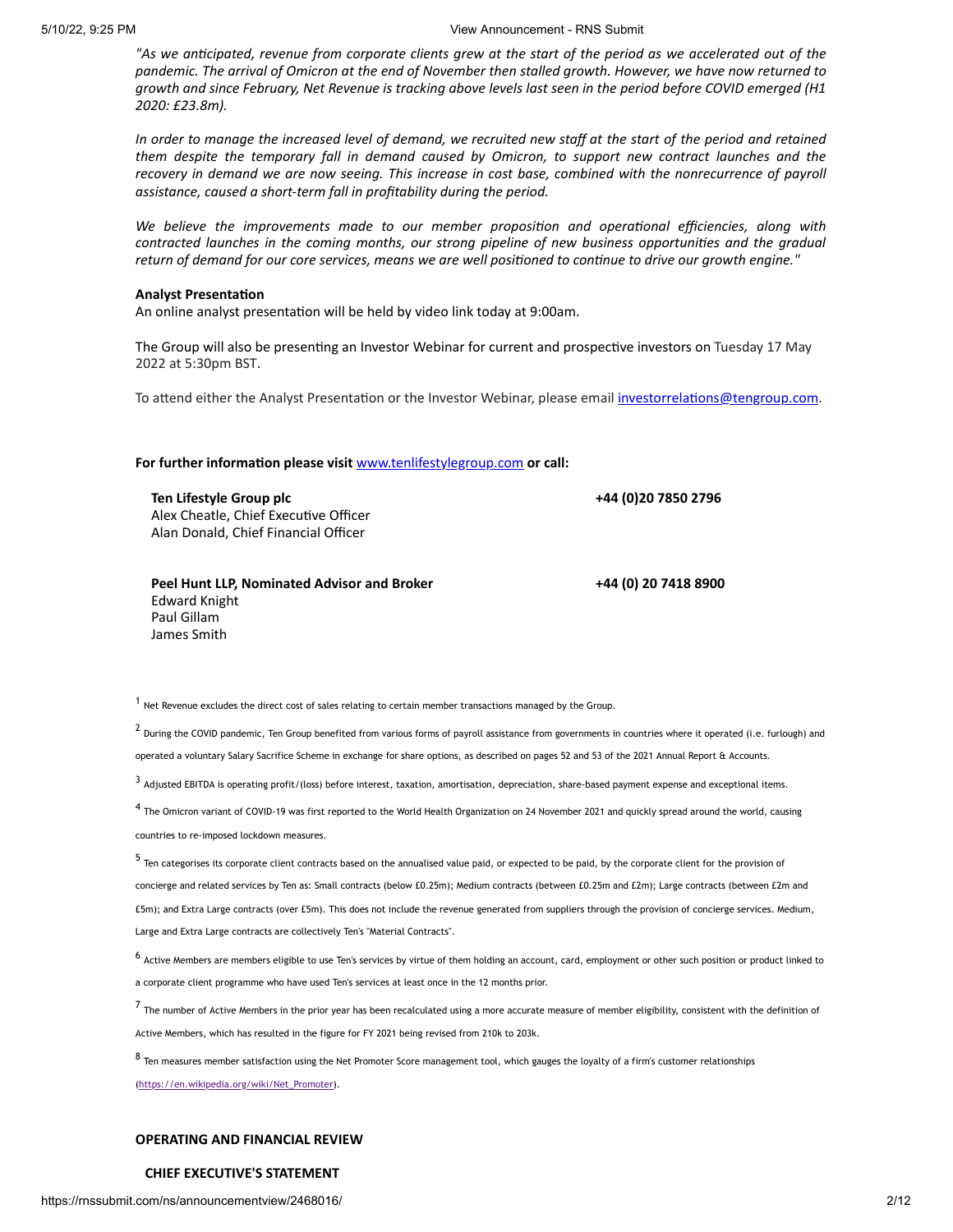We started the financial year strongly with the launch of a Large contract with Credit Saison, a leading premium credit card issuer in Japan and expansion of an Extra Large contract with a corporate client in EMEA. These, alongside the lifting of pandemic restrictions in EMEA and the USA, resulted in the return to pre-COVID levels of global travel bookings. Additional staff were recruited in response to the growth in order to service increased demand.

The Group's cost base increased as a result of this recruitment and nonrecurrence of payroll assistance received in H1 2021, before Omicron reduced member activity and revenue in the second half of the period. The additional headcount was largely retained to support the forecast expansion of existing contracts and new contract launches. We saw this anticipated recovery in demand at the end of the period and it has accelerated since the end of the period.

Despite disruption to the recovery in levels of member activity caused by Omicron, Net Revenue increased by 21% compared to prior year.

The impact of lower demand due to Omicron, after the recruitment of staff reduced Adjusted EBITDA to £0.9m compared to prior year (H1 2021: £1.7m). Loss before tax fell to £(2.8)m compared to the prior year (H1 2021: £(3.6)m), largely due to the absence of a salary sacrifice scheme and a reduction in depreciation from lower office costs.

#### **Corporate client developments**

| <b>Total Material Contracts Held by Size</b> |                                 |                                                            |
|----------------------------------------------|---------------------------------|------------------------------------------------------------|
| Contract size                                | Launched by 28<br>February 2022 | Signed and expected<br>to be launched by 31<br>August 2022 |
| Extra Large                                  | 3                               | 3                                                          |
| Large                                        | 6                               | հ                                                          |
| Medium                                       | 17                              | 20                                                         |
| Total                                        | 26                              | 29                                                         |

During the period three new Material Contracts have been won as well as multiple Small contract wins; all expected to launch by the end of the financial year. These include a Medium contract with one of Japan's largest wealth management businesses, a Medium contract to initially launch in the USA with one of the world's largest private banks and a Medium contract with one of the UK's largest wealth managers.

The Group retained all its Material Contracts in the period, securing contract renewals and extensions with existing corporate clients, including Barclays Bank, DNB Bank and St James's Place. This demonstrates the competitive resilience of Ten's competitive position and the apparent value of our concierge service to our clients as a customer retention tool.

Ten has been engaged by certain existing clients to deliver bespoke, paid-for digital projects to develop and enhance the Ten's proprietary digital platform and content to increase their customer metrics.

## **Members**

As the world progressively emerges from the pandemic, we are seeing a gradual increase (+9%) in the number of Active Members using the service in all regions, which generally results in increased Net Revenue from corporate accounts.

Member satisfaction levels dipped in the Autumn due to increase in demand and lag between hiring new staff and them becoming fully trained, effective, and efficient. Service levels have recovered during the second half of the period.

#### **FINANCIAL REVIEW**

#### **Results**

| £m                                  | H1 2022 | H <sub>1</sub> 2021 |
|-------------------------------------|---------|---------------------|
| Revenue                             | 21.3    | 17.5                |
| <b>Net Revenue</b>                  | 20.8    | 17.2                |
| Operating expenses and Other income | (19.9)  | 15.5                |
| <b>Adjusted EBITDA</b>              | 0.9     | 1.                  |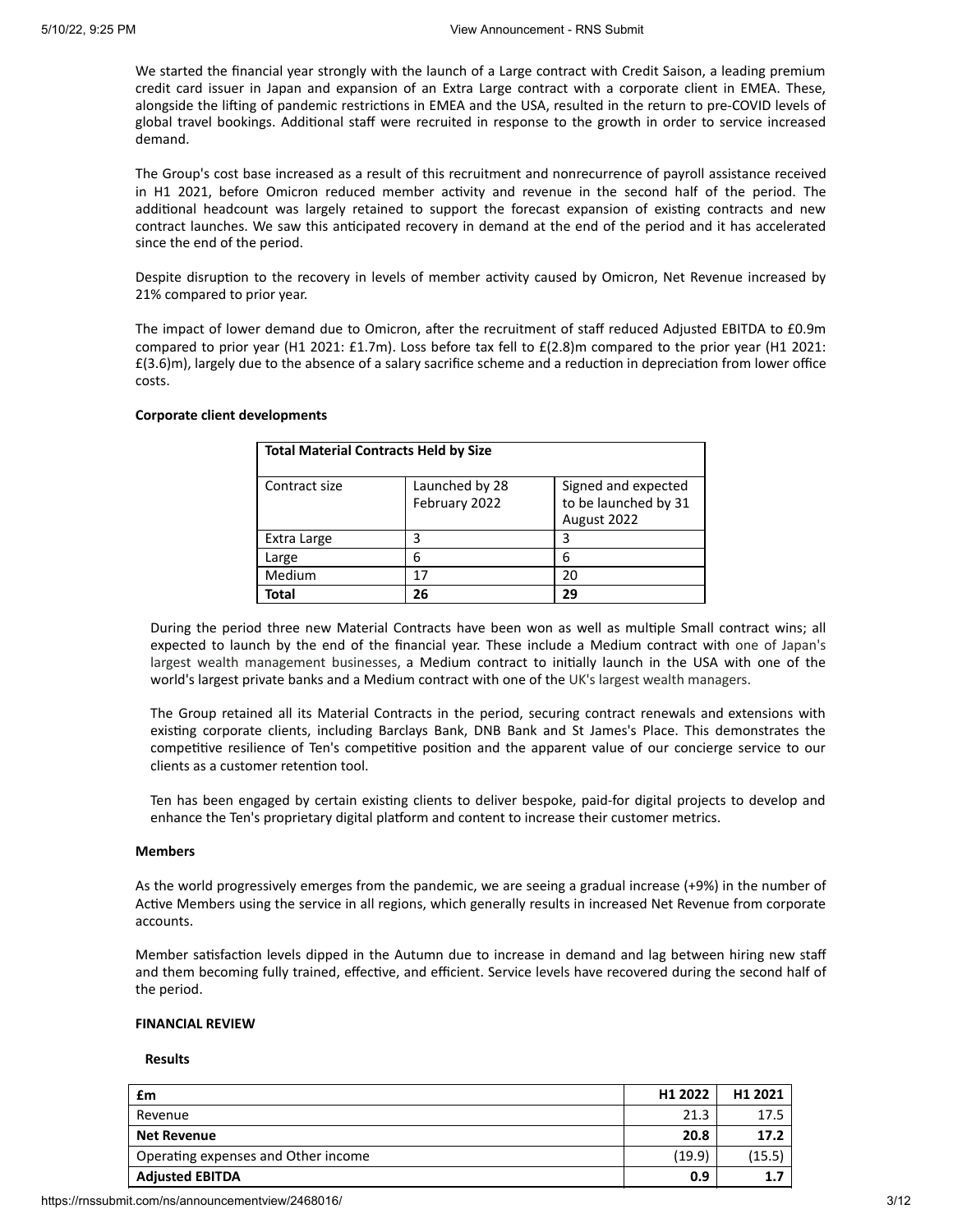| Adjusted EBITDA % of Net Revenue                  | 4.3%  | 9.8%  |
|---------------------------------------------------|-------|-------|
| Depreciation                                      | (1.3) | (1.8) |
| Amortisation                                      | (2.2) | (1.9) |
| Share-based payments and exceptional items charge | (0.3) | (1.2) |
| Operating loss before interest and tax            | (2.9) | (3.2) |
| Net finance income/(expense)                      | 0.1   | (0.4) |
| Loss before taxation                              | (2.8) | (3.6) |
| Taxation charge                                   | (0.4) | (0.3) |
| Loss for the period                               | (3.2) | (3.9) |

## **Revenue**

Revenue for the period was £21.3m, a 22% increase on H1 2021 (£17.5m). Net Revenue (which is our key revenue measure) for the period was £20.8m, a 21% increase on the same period of the prior year (H1 2021: £17.2m) and a 19% increase on the previous period (H2 2021: £17.5m), however it remained 13% lower than H1 2020: £23.8m, which was the last period before international lockdowns took effect.

This revenue improvement was driven primarily by recovery in the business at the start of the period offset by lower demand due to the impact of the Omicron on member activity.

Corporate revenue was £18.4m, (paid by our corporate clients to service their customers) compared to the prior year (H1 2021: £16.3m) but remains 14% below pre-COVID levels (H1 2020: £21.3m). Supplier revenue (predominantly travel related) was £2.4m, an 167% increase compared to the prior year (H1 2021: £0.9m) and a return to pre-COVID levels (H1 2020: £2.5m), despite Omicron affecting global travel during the period.

# **Operating expenses & other income excluding depreciation, amortisation, share based payments and exceptional items**

Operating expenses increased to £19.9m (H1 2021: £15.5m after benefit of £1.4m of government salary subsidies and £0.7m salary sacrifice savings), driven by increased activity in the period, particularly at the start of the period as we recruited staff to service increases in requests alongside nonrecurrence of payroll assistance from the previous year. Operating expenses remain 8% lower than pre-COVID levels (H1 2020: £21.7m) due to improved efficiencies.

When the impact of Omicron reduced activity, a decision was made to retain staff as we saw Omicron as having a short-term impact on the business and it was more efficient to retain staff rather than reduce and then rehire.

### **Adjusted EBITDA**

Adjusted EBITDA, as reported, takes into account all Group operating costs, other than depreciation of £1.3m (H1 2021: £1.8m), amortisation of £2.2m (H1 2021: £1.9m), share-based payment expenses of £0.3m (H1 2021: £0.8m) and exceptional charges of £0.0m (H1 2021: £0.4m). On this basis, Adjusted EBITDA was a profit of £0.9m (H1 2021: £1.7m).

Depreciation has declined by £0.5m, primarily due to a reduction in Right-of-use Asset (lower lease costs). Amortisation increased by £0.3m, reflecting our continued technology investment. Share-based payment expenses decreased by £0.5m as the number of options granted in the period was lower than in the prior year.

As a result of the above, Loss before tax has improved by 22% to  $£(2.8)$ m (H1 2021:  $£(3.6)$ m).

### **Regional performance**

Segmental Net Revenue reporting reflects our servicing location rather than the location of our corporate clients. This allows us to understand and track the efficiency and profitability of our operations around the world.

| £m           | H1 2022 | H1 2021 | % change |
|--------------|---------|---------|----------|
| <b>EMEA</b>  | 10.0    | 8.7     | $+15%$   |
| Americas     | 6.5     | 5.0     | +30%     |
| <b>APAC</b>  | 4.3     | 3.5     | $+23%$   |
| <b>Total</b> | 20.8    | 17.2    | $+21%$   |

After fully allocating our indirect central costs including IT, platform support, non-lease costs and management across the regions, the Adjusted EBITDA profitability of each regional segment is: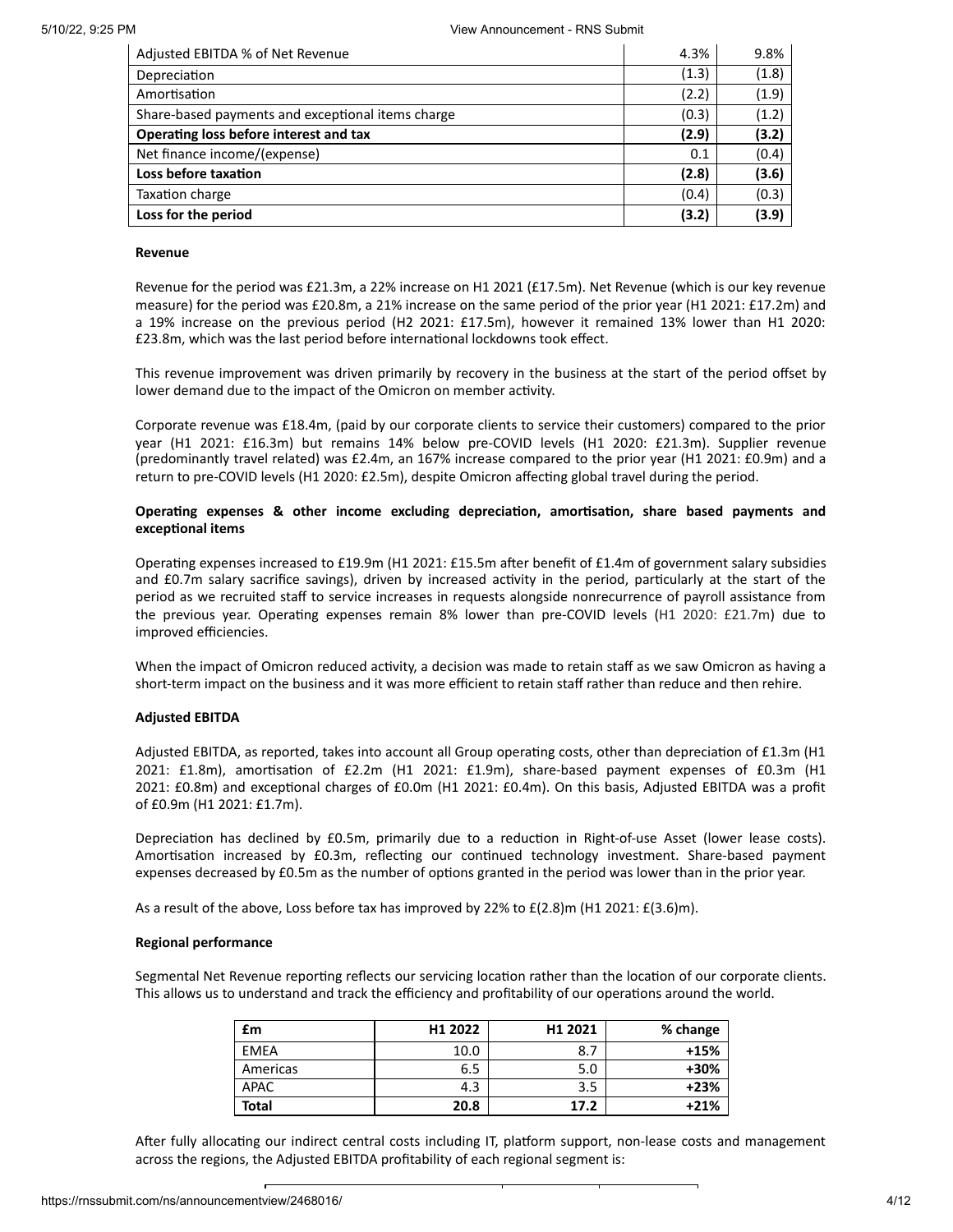| £m                                      | H1 2022 | H <sub>1</sub> 2021 |
|-----------------------------------------|---------|---------------------|
| EMEA                                    | 1.8     | 3.0                 |
| Americas                                | (1.1)   |                     |
| APAC                                    | 0.2     | 0.4                 |
| <b>Total</b>                            | 0.9     | 1.7                 |
| <b>Adjusted EBITDA % of Net Revenue</b> | 4.3%    | 9.8%                |

# EMEA

Net Revenue in the region increased by 15% to £10.0m (H1 2021: £8.7m). The increase in Net Revenue of £1.3m is primarily driven by recovery of base business and higher supplier revenue due to increased demand primarily at the start of the period offset by slowing of activity in the second half of the period due to the Omicron variant. Adjusted EBITDA of £1.8m is lower than prior year of £3.0m due to additional staff and nonrecurrence of payroll assistance, as previously explained.

# **AMERICAS**

Net Revenue from the region increased by 30% to £6.5m (H1 2021: £5.0m). The £1.5m increase in revenue in the region also reflected the recovery in base business activity and increase in Supplier revenue as travel restrictions started to ease. As a result, the Adjusted EBITDA loss of  $E(1.1)$ m is lower than prior year of  $E(1.7)$ m.

## APAC

Net Revenue increased by 23% to £4.3m (H1 2021: £3.5m). This increase is primarily due to the new Large contract with Credit Saison that launched in September 2021. The region remains relatively subdued from an activity perspective as the impact of various lockdowns have further delayed recovery in the region in the period. Further revenue recovery is dependent on the timing on international travel and domestic activity fully opening up again in the region. Adjusted EBITDA profit of £0.2m compared to an Adjusted EBITDA profit of £0.4m in the prior period.

## **Cash flow**

|                                                                                                    | H <sub>1</sub> 2022<br>£m |
|----------------------------------------------------------------------------------------------------|---------------------------|
| Loss before tax                                                                                    | (2.8)                     |
| Movement in working capital                                                                        | 0.5                       |
| Non-cash items (share-based payments, depreciation, amortisation charges and<br>exceptional items) | 3.7                       |
| Pre-tax operating cash in flows                                                                    | 1.4                       |
| Capital expenditure                                                                                | (0.5)                     |
| Investment in intangibles                                                                          | (2.9)                     |
| Taxation                                                                                           | (0.2)                     |
| <b>Cash outflow</b>                                                                                | (2.2)                     |
| Cash receipts from issue of new shares and sale of treasury shares                                 | 1.8                       |
| Repayment of leases and net interest                                                               | (1.2)                     |
| <b>Net Financing activities</b>                                                                    | 0.6                       |
| Foreign currency movements                                                                         | 0.1                       |
| <b>Reduction in cash</b>                                                                           | (1.5)                     |
| Cash and cash equivalents balance                                                                  | 5.1                       |

Pre-tax operating cash inflows of £1.4m, reflected a loss before tax of £2.8m, increased net working capital of £0.5m, and add back of non-cash items of £3.7m, as highlighted above.

Additionally, as planned, there was £2.9m (H1 2021: £2.5m) of capital investment in the period in both our global content, our internal CRM platform (TenMAID) and the continued development of our digital platform.

Cash receipts from issue of new shares of £1.3m, primarily from exercising of salary sacrifice options and some CSOP options, sale of treasury shares of £0.5m offset by Repayment of leases and net interest of £1.2m has resulted in a cash outflow in the period of £1.5m.

### **Balance sheet**

| f'm                           | H1 2022 | FY 2021 |
|-------------------------------|---------|---------|
| Intangible assets             | 12.3    | 11.6    |
| Property, plant and equipment |         | 0.6     |
| Right-of-use assets           |         | 2.6     |
|                               |         |         |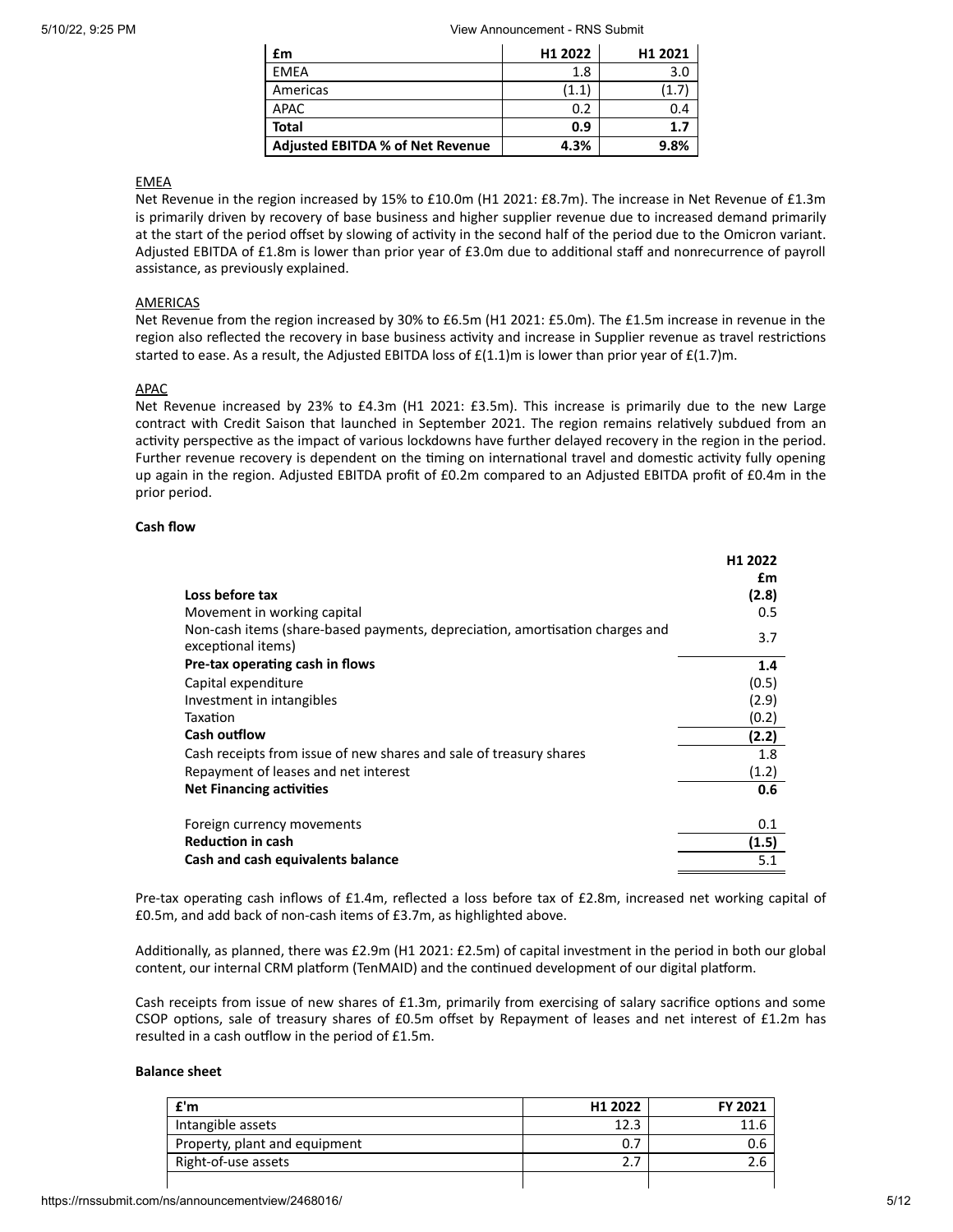| Cash                          | 5.1    | 6.7    |
|-------------------------------|--------|--------|
| Other current assets          | 8.4    | 5.8    |
| <b>Current liabilities</b>    | (17.2) | (13.7) |
| Other non-current liabilities | (1.3)  | (1.7)  |
| <b>Net assets</b>             | 10.7   | 11.9   |
|                               |        |        |
| Share capital/Share premium   | 30.7   | 29.4   |
| Reserves                      | (20.0) | (17.5) |
| <b>Total equity</b>           | 10.7   | 11.9   |

With the increase in business activity, other current assets grew by £2.6m primarily due to trade receivables and current liabilities, increased by £3.5m as deferred income increased. Net assets of £10.7m includes cash of £5.1m as at 28 February 2022.

## **Principle Risks and Uncertainties**

The principle risks and uncertainties facing the Group remain broadly consistent with the Principle Risks and Uncertainties reported in Ten's 2021 Annual Report. The conflict in Ukraine has had limited macroeconomic impact on Ten's core service categories in the affected region and the impact of the closure of the Group's Moscow office from 9 March 2022 is expected to be limited (the Russia business contributed <1.5% of the Group's Net Revenue in the period). Additional steps have been taken to ensure the Group's continued compliance with international sanctions.

**Alex Cheatle Alan Donald Chief Executive Officer Chief Finance Officer 10 May 2022 10 May 2022**

## **Consolidated statement of comprehensive income**

|                                                                       | <b>Note</b>    | 6 months to<br>28 Feb 2022 | 6 months to 28<br>Feb 2021 |
|-----------------------------------------------------------------------|----------------|----------------------------|----------------------------|
|                                                                       |                | <b>Unaudited</b>           | <b>Unaudited</b>           |
|                                                                       |                | £'000                      | £'000                      |
| Revenue                                                               | $\overline{2}$ | 21,326                     | 17,484                     |
| Cost of sales on principal member transactions                        |                | (574)                      | (318)                      |
| <b>Net Revenue</b>                                                    | $\overline{2}$ | 20,752                     | 17,166                     |
| Other cost of sales                                                   |                | (638)                      | (328)                      |
| <b>Gross profit</b>                                                   |                | 20,114                     | 16,838                     |
| Administrative expenses                                               |                | (23, 139)                  | (20, 202)                  |
| Other income                                                          |                | 150                        | 150                        |
| Operating profit before amortisation, depreciation, interest, share   |                |                            |                            |
| based payments, exceptional items and taxation ("Adjusted<br>EBITDA") |                | 886                        | 1,689                      |
| Depreciation                                                          |                | (1,305)                    | (1,765)                    |
| Amortisation                                                          | 3              | (2, 156)                   | (1, 877)                   |
| Share-based payment expense                                           |                | (300)                      | (816)                      |
| <b>Exceptional items</b>                                              |                |                            | (445)                      |
| <b>Operating loss</b>                                                 |                | (2, 875)                   | (3,214)                    |
| Net Finance Income/(expenses)                                         |                | 36                         | (365)                      |
| Loss before taxation                                                  |                | (2,839)                    | (3,579)                    |
| Taxation expense                                                      | 4              | (316)                      | (351)                      |
| Loss for the period                                                   |                | (3, 155)                   | (3,930)                    |
|                                                                       |                |                            |                            |
| Other comprehensive expense:                                          |                |                            |                            |
| Foreign currency translation differences                              |                | (174)                      | (135)                      |
| Total comprehensive loss for the period                               |                | (3,329)                    | (4,065)                    |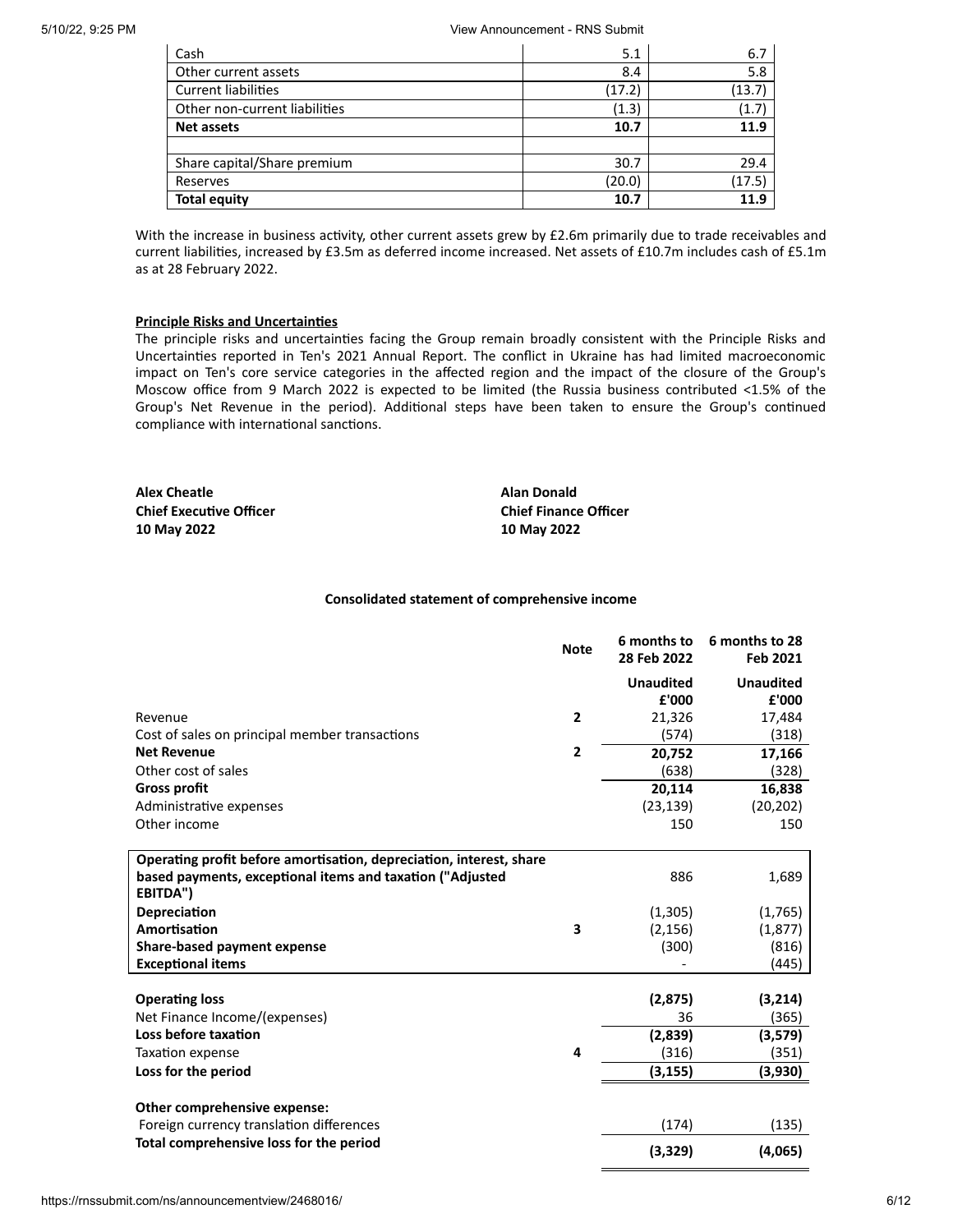| Basic and diluted loss per ordinary share | (3.8)p | (4.9)p |
|-------------------------------------------|--------|--------|
|                                           |        |        |

The consolidated statement of comprehensive income has been prepared on the basis that all operations are continuing operations.

# **Consolidated statement of financial position**

|                                                | <b>Note</b> | 6 months to 28 Feb<br>2022 | 31 August<br>2021 |
|------------------------------------------------|-------------|----------------------------|-------------------|
|                                                |             | <b>Unaudited</b>           | <b>Audited</b>    |
|                                                |             | £'000                      | £'000             |
| <b>Non-current assets</b>                      |             |                            |                   |
| Intangible assets                              | 3           | 12,329                     | 11,555            |
| Property, plant and equipment                  |             | 719                        | 561               |
| Right of use assets                            |             | 2,674                      | 2,601             |
| <b>Total non-current assets</b>                |             | 15,722                     | 14,717            |
| <b>Current assets</b>                          |             |                            |                   |
| Inventories                                    |             | 70                         | 98                |
| Trade and other receivables                    |             | 8,358                      | 5,707             |
| Cash and cash equivalents                      |             | 5,122                      | 6,662             |
| <b>Total current assets</b>                    |             | 13,550                     | 12,467            |
| <b>Total assets</b>                            |             | 29,272                     | 27,184            |
|                                                |             |                            |                   |
| <b>Current liabilities</b>                     |             |                            |                   |
| Trade and other payables                       |             | (14, 761)                  | (11, 487)         |
| Provisions                                     |             | (596)                      | (568)             |
| Lease Liabilities                              |             | (1, 819)                   | (1,504)           |
| <b>Total current liabilities</b>               |             | (17, 176)                  | (13, 559)         |
| <b>Net current liabilities</b>                 |             | (3,626)                    | (1,092)           |
| <b>Non-current liabilities</b>                 |             |                            |                   |
| Lease Liabilities                              |             | (1, 356)                   | (1,678)           |
| <b>Total non-current liabilities</b>           |             | (1, 356)                   | (1,678)           |
|                                                |             |                            |                   |
| <b>Total liabilities</b>                       |             | (18, 532)                  | (15, 237)         |
| <b>Net assets</b>                              |             | 10,740                     | 11,947            |
| <b>Equity</b>                                  |             |                            |                   |
|                                                |             |                            |                   |
| Called up share capital                        |             | 84                         | 82                |
| Share premium account<br>Merger relief reserve |             | 30,658<br>1,993            | 29,356<br>1,993   |
| Treasury reserve                               |             | 523                        | 5                 |
| Foreign exchange reserve                       |             | (584)                      | (410)             |
| Retained deficit                               |             | (21, 934)                  | (19,079)          |
| <b>Total equity</b>                            |             | 10,740                     | 11,947            |

**Consolidated statement of changes in equity**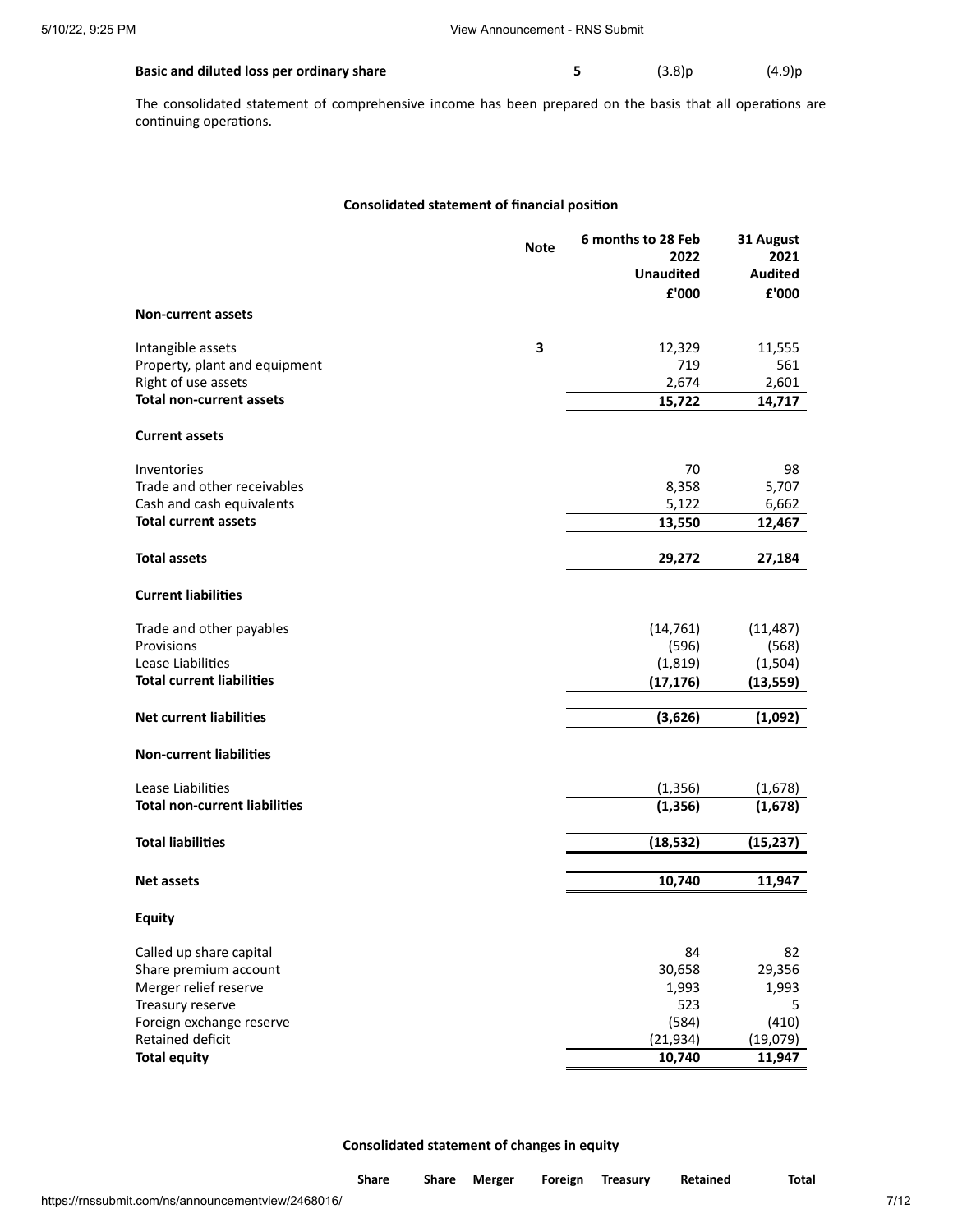|                                                                        | capital        | premium<br>account | relief<br>reserve | exchange<br>reserve | reserve                  | deficit   |                   |
|------------------------------------------------------------------------|----------------|--------------------|-------------------|---------------------|--------------------------|-----------|-------------------|
|                                                                        | £'000          | £'000              | £'000             | £'000               | £'000                    | £'000     | £'000             |
| <b>Balance at 1 September 2020</b><br>(Audited)                        | 81             | 28,480             | 1,993             | (405)               | 15                       | (14, 931) | 15,233            |
|                                                                        |                |                    |                   |                     |                          |           |                   |
| Loss for the year                                                      |                |                    |                   |                     | ٠                        | (5, 774)  | (5, 774)          |
| Foreign exchange                                                       |                |                    |                   | (5)                 | $\overline{\phantom{a}}$ |           | (5)               |
| Total comprehensive income for the<br>year                             |                |                    |                   | (5)                 |                          | (5, 774)  | (5, 779)          |
| Shares purchased by Employee<br>Benefit Trust (EBT)                    |                |                    |                   |                     | (10)                     |           | (10)              |
| Issue of share capital                                                 | 1              | 876                |                   |                     |                          |           | 877               |
| Equity-settled share-based<br>payments charge                          |                |                    |                   |                     |                          | 1,626     | 1,626             |
| <b>Balance at 31 August 2021</b>                                       | 82             | 29,356             | 1,993             | (410)               | 5                        | (19,079)  | 11,947            |
| Period ended 28 February 2022<br>Loss for the year<br>Foreign exchange |                |                    |                   | (174)               | $\overline{\phantom{m}}$ | (3, 155)  | (3, 155)<br>(174) |
| Total comprehensive income for the<br>year                             |                |                    |                   | (174)               |                          | (3, 155)  | (3, 329)          |
| Equity-settled share-based<br>payments charge                          |                |                    |                   |                     |                          | 300       | 300               |
| Shares sold by Employee Benefit<br>Trust (EBT)                         |                |                    |                   |                     | 518                      |           | 518               |
| Issue of new share capital                                             | $\overline{2}$ | 1,302              |                   |                     |                          |           | 1,304             |
| <b>Balance at 28 February 2022</b><br>(Unaudited)                      | 84             | 30,658             | 1,993             | (684)               | 523                      | (21, 934) | 10,740            |

# **Condensed consolidated statement of cash flows**

|                                                    | <b>Note</b> | 6 months to<br>28 Feb 2022 | 6 months to 28<br>Feb 2021 |
|----------------------------------------------------|-------------|----------------------------|----------------------------|
|                                                    |             | £'000                      | £'000                      |
| Cash flows from operating activities               |             |                            |                            |
| Loss for the year, after tax                       |             | (3, 155)                   | (3,930)                    |
| <b>Adjustments for:</b>                            |             |                            |                            |
| Taxation expense                                   | 4           | 316                        | 351                        |
| Net Finance Income                                 |             | (36)                       | 173                        |
| Amortisation of intangible assets                  | 3           | 2,156                      | 1,877                      |
| Depreciation of property, plant and equipment      |             | 229                        | 376                        |
| Depreciation of right-of-use asset                 |             | 1,076                      | 1,389                      |
| Equity-settled share based payment expense         |             | 300                        | 816                        |
| Impairment                                         |             |                            | 445                        |
| Movement in working capital:                       |             |                            |                            |
| Decrease in inventories                            |             | 28                         | 5                          |
| (Increase)/Decrease in trade and other receivables |             | (2,723)                    | 1,698                      |
| Increase/(Decrease) in trade and other payables    |             | 3,201                      | (786)                      |
| Cash from by operations                            |             | 1,392                      | 2,414                      |
| Tax paid                                           |             | (236)                      | (227)                      |
| Net cash from operating activities                 |             | 1,156                      | 2,187                      |
| Cashflows from Investing activities                |             |                            |                            |
| Purchase of intangible assets                      | 3           | (2,927)                    | (2,525)                    |

https://rnssubmit.com/ns/announcementview/2468016/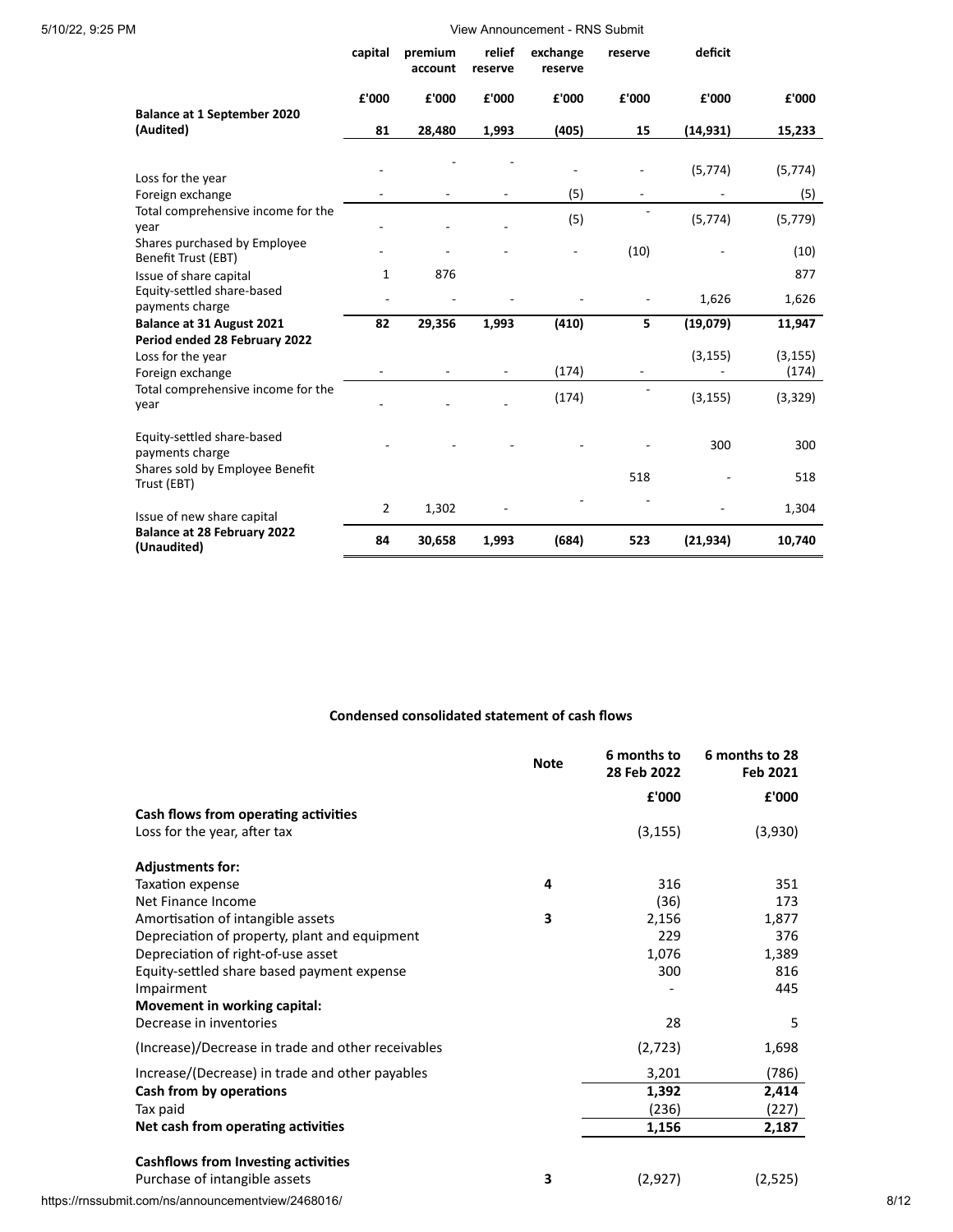| 5/10/22, 9:25 PM |                                                  | View Announcement - RNS Submit |          |  |  |
|------------------|--------------------------------------------------|--------------------------------|----------|--|--|
|                  | Purchase of property, plant and equipment        | (457)                          | (49)     |  |  |
|                  | Net cash used by investing activities            | (3,384)                        | (2, 574) |  |  |
|                  | Cash flows from financing activities             |                                |          |  |  |
|                  | Lease Liability repayments                       | (1,093)                        | (1, 544) |  |  |
|                  | Sale of treasury shares                          | 518                            |          |  |  |
|                  | Interest paid on IFRS16 lease liabilities        | (93)                           | (167)    |  |  |
|                  | Cash receipts from issue of share capital        | 1,302                          | 597      |  |  |
|                  | Net cash used by financing activities            | 634                            | (1, 114) |  |  |
|                  | Foreign currency movements                       | 54                             | (284)    |  |  |
|                  | Net decrease in cash and cash equivalents        | (1, 540)                       | (1,785)  |  |  |
|                  | Cash and cash equivalents at beginning of period | 6,662                          | 10,957   |  |  |
|                  | Cash and cash equivalents at end of period       |                                |          |  |  |
|                  | Cash at bank and in hand                         | 5,122                          | 9,172    |  |  |
|                  | Cash and cash equivalents                        | 5,122                          | 9,172    |  |  |
|                  |                                                  |                                |          |  |  |

### **Notes to the Interim Financial Information**

### **1. Basis of preparation**

These interim consolidated financial statements have been prepared using accounting policies based on International Financial Reporting Standards (IFRS and IFRIC Interpretations) issued by the International Accounting Standards Board ("IASB") as adopted for use in the EU. They do not include all disclosures that would otherwise be required in a complete set of financial statements and should be read in conjunction with the 31 August 2021 Annual Report. The financial information for the half years ended 28 February 2022 and 28 February 2021 does not constitute statutory accounts within the meaning of Section 434 (3) of the Companies Act 2006 and both periods are unaudited.

The annual financial statements of Ten Lifestyle Group plc ('the Group') are prepared in accordance with International standards in conformity with the requirements of the Companies Act 2006 ('IFRS') and with those parts of the Companies Act 2006 applicable to companies reporting under IFRS (except as otherwise stated). The comparative financial information for the year ended 31 August 2021 included within this report does not constitute the full statutory Annual Report for that period. The statutory Annual Report and Financial Statements for year ended 31 August 2021 have been filed with the Registrar of Companies. The Independent Auditors' Report in the Annual Report and Financial Statements for the year ended 31 August 2021 was unqualified, did not draw attention to any matters by way of emphasis and did not contain a statement under 498(2)-(3) of the Companies Act 2006.

The Group has applied the same accounting policies and methods of computation in its interim consolidated financial statements as in its year ended 31 August 2021 annual financial statements. The Groups tax charge is not accounted for under the same basis as IAS 34. The tax charge is calculated using the expected effective tax rate at the reporting date. There are no new standards effective yet and that would be expected to have a material impact on the entity in the current period.

# *Going Concern*

As at 28 February 2022, the date of the interim consolidated financial statements, the Group had cash of £5.1m. Subsequent to the period's end, as announced on 28 March 2022, the Group borrowed £1.5m from a related party for 15 months to support the business' normal working capital cycles, to allow the Group to continue to invest in its technology platform and to support revenue growth, in line with management's expectations.

As indicated in the Current Trading and Outlook above, in the two months since the end of February monthly request numbers have increased in all regions with Net Revenue now above pre-COVID levels (H1 2020: £23.8m) and travel bookings driving Supplier revenue above pre-COVID levels (H1 2020: £2.5m).

The Directors have taken account of this position when considering forecasts to support their going concern conclusion. The following has been considered: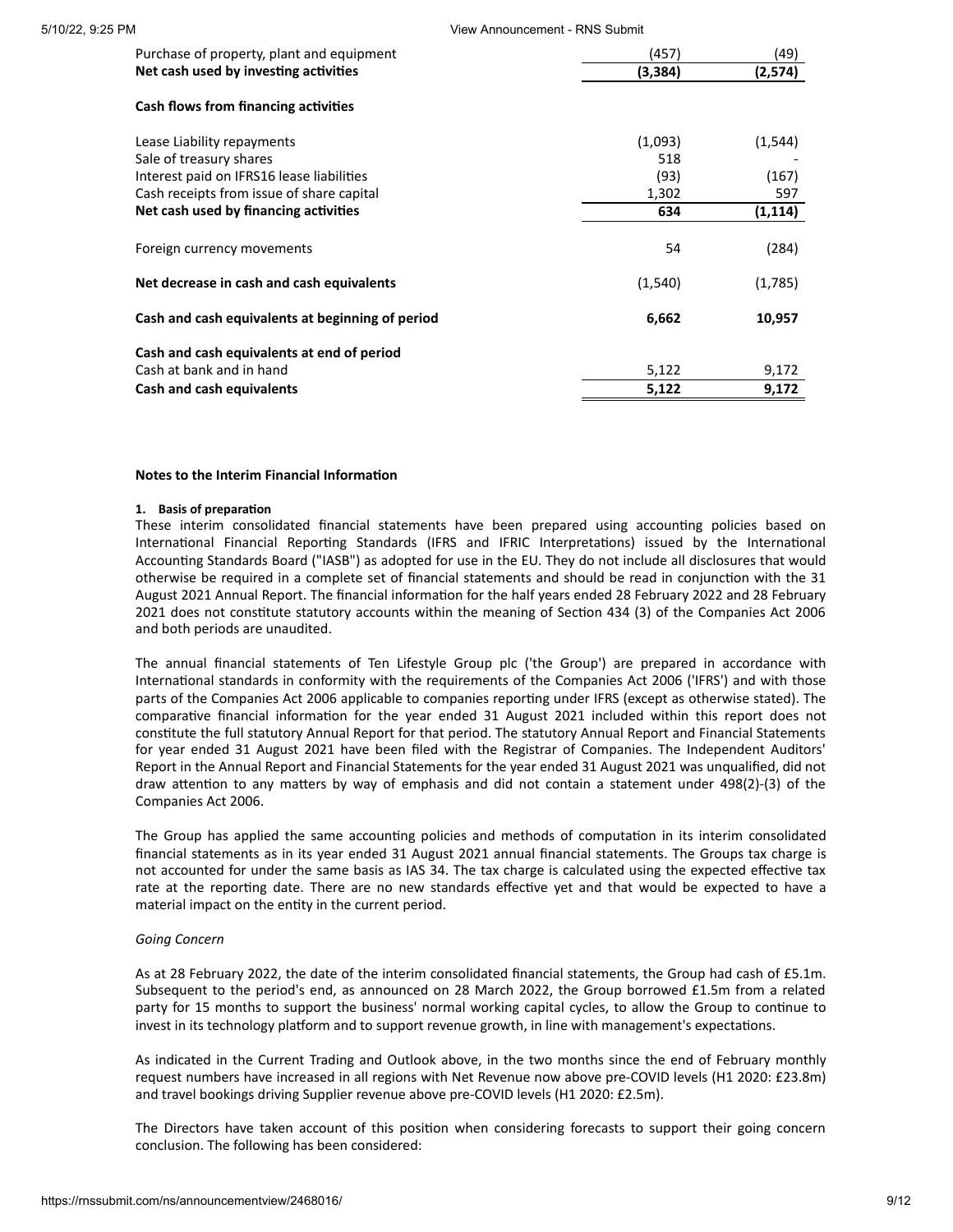- · Base Case cashflow forecast to 31 August 2023 · Downside cashflow forecast to 31 August 2023
- · Mitigating actions available

#### Base Case Scenario

The Base Case forecast reviewed by the Directors is in line with expectations for the current financial year and FY 2023. The Net Revenue assumptions in the Base Case forecast are consistent with growth trends around base business growth, net contract wins and Supplier revenue growth. Cost assumptions reflect changes in Net Revenue as well as continual improvements in operational efficiencies.

Under this scenario, the Group will remain in a net cash position during the forecasted period.

#### Downside scenario and mitigating actions

The Directors consider that the major risks in the Base Case forecast is that our Net Revenue growth assumptions are not met and remain flat during the period. If this scenario were to develop, the Group has a number of mitigating actions available to it, including reducing direct operating costs to align to Net Revenue growth rates as well as reducing indirect costs supporting the business.

The Directors are confident that the impact of these mitigating actions would ensure the Group remains in a net cash position during the forecasted period.

### **Conclusion**

Having considered the forecast scenarios, including the main risks within them and mitigating actions described, there is a reasonable expectation that the Group has adequate financial resources to continue to operate for at least the next twelve months from the date of this interim report. Accordingly, the consolidated financial statements have been prepared on a going concern basis.

The Board of Directors approved this interim report on 10 May 2022.

### **2. Segmental Information**

The total revenue for the Group has been derived from its principal activity; the provision of concierge services.

|                                                          | 6 months to<br>28 Feb 2022 | 6 months to<br>28 Feb 2021 |
|----------------------------------------------------------|----------------------------|----------------------------|
|                                                          | (Unaudited)                | (Unaudited)                |
|                                                          | £'000                      | £'000                      |
| <b>EMEA</b>                                              | 10,014                     | 8,735                      |
| Americas                                                 | 6,483                      | 4,997                      |
| <b>APAC</b>                                              | 4,255                      | 3,434                      |
| <b>Net Revenue</b>                                       | 20,752                     | 17,166                     |
| Add back: Cost of sales on principal member transactions | 574                        | 318                        |
| Revenue                                                  | 21,326                     | 17,484                     |
| <b>EMEA</b>                                              | 1,830                      | 2,956                      |
| Americas                                                 | (1, 143)                   | (1,653)                    |
| APAC                                                     | 199                        | 386                        |
| <b>Adjusted EBITDA</b>                                   | 886                        | 1,689                      |
| Amortisation                                             | (2, 156)                   | (1, 877)                   |
| Depreciation                                             | (1,305)                    | (1,765)                    |
| Share-based payment expense                              | (300)                      | (816)                      |
| <b>Exceptional Items</b>                                 |                            | (445)                      |
| <b>Operating loss</b>                                    | (2,875)                    | (3,214)                    |
| Foreign exchange gain/(loss)                             | 129                        | (192)                      |
| Other net finance expense                                | (93)                       | (173)                      |
| Loss before taxation                                     | (2,839)                    | (3,579)                    |
| Taxation expense                                         | (316)                      | (351)                      |
| Loss for the year                                        | (3, 155)                   | (3,930)                    |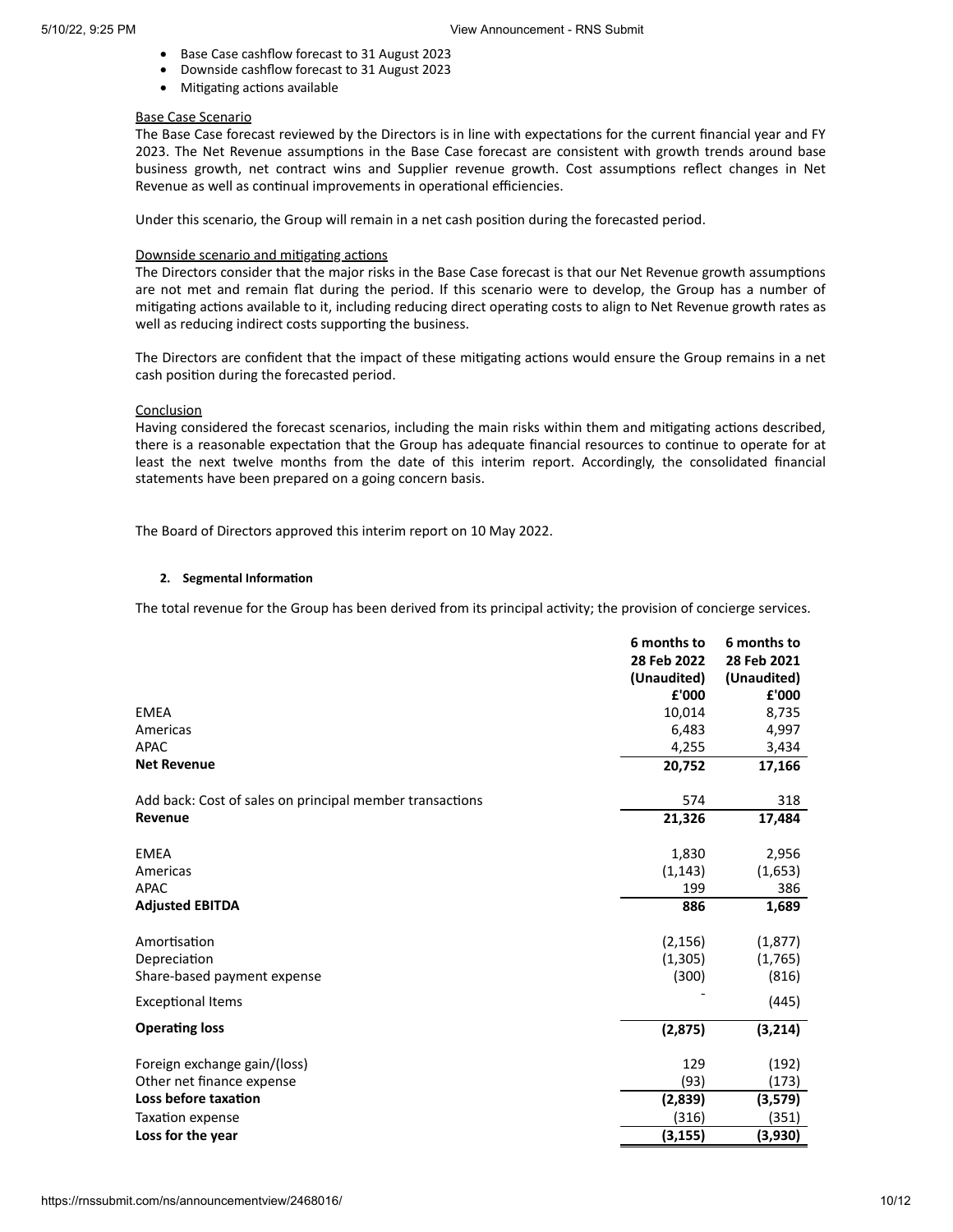Net Revenue is a non-GAAP Group measure that excludes the direct cost of sales relating to member transactions managed by the Group, such as the cost of airline tickets sold under the Group's ATOL licence's. Net Revenue is the measure of the Group's income on which segmental performance is measured.

Adjusted EBITDA is a Group non-GAAP specific measure excluding interest, taxation, depreciation, amortisation, share-based payments and exceptional costs, the latter being expenses which are considered to be one-off and non-recurring in nature (where applicable).

Adjusted EBITDA is the main measure of performance used by the Group's Chief Executive Officer, who is considered to be the chief operating decision maker. Adjusted EBITDA is the principal profit measure for a segment.

The statement of financial position is not analysed between reporting segment. Management and the chief operating decision-maker consider the statement of financial position at Group level.

#### **3. Intangible Assets**

The Group capitalised £2.9m (H1 2021: £2.5m, FY 2021: £5.4m) of costs representing the development of Ten's global digital platform, TenMAID (Ten's proprietary customer relationship management system) resulting in a net book value of £12.3m (H1 2021: £10.7m, FY 2021: £11.6m) after an amortisation charge of £2.2m (H1 2021: £1.9m, FY 2021: £4.0m).

#### **4. Taxation**

The income tax expense has been recognised based on the best estimate of the weighted average annual effective UK corporation tax rate expected for the full financial year. The Group currently forecasts a loss for the financial year ending 31 August 2021 and therefore no charge has been recognised in regard to UK corporation tax in the period.

The income tax expense of £0.4m (H1 2021: £0.4m) includes foreign taxes recognised by overseas Group companies on a territory by territory basis using the expected effective tax rate for the full year.

## **5. Earnings Per Share**

|                                                                       | 6 months to 28<br>Feb 2022<br>£'000 | 6 months to 28<br>Feb 2021<br>£'000 |
|-----------------------------------------------------------------------|-------------------------------------|-------------------------------------|
| Loss attributable to equity shareholders of the parent                | (3, 155)                            | (3,930)                             |
| Weighted average number of ordinary shares in issue (net of treasury) | 83,195,255                          | 80,302,498                          |
| Basic loss per share (pence)                                          | (3.8)p                              | (4.9)p                              |

Where the Group has incurred a loss in the six-month period to 28 February 2022, the diluted earnings per share is the same as the basic loss per share as the loss has an anti-dilutive effect.

## **6. Post-period events**

As a result of the conflict in Ukraine, the Group ceased its limited business activities in Russia (c. 1-2% of the Group's annual Net Revenue) and closed its Moscow office from 9 March. Additional steps have been taken to ensure compliance with international sanctions.

As announced on 28 March 2022, the Group borrowed £1.5m from a related party for a 15 month term to support the business' normal working capital cycles, to allow the Group to continue to invest in its technology platform and to support revenue growth, in line with management's expectations.

#### **7. Cautionary Statement**

This document contains certain forward-looking statements relating to Ten Lifestyle Group plc. The Company considers any statements that are not historical facts as "forward-looking statements". They relate to events and trends that are subject to risk and uncertainty that may cause actual results and the financial performance of the Company to differ materially from those contained in any forward-looking statement. These statements are made by the Directors in good faith based on information available to them and such statements should be treated with caution due to the inherent uncertainties, including both economic and business risk factors, underlying any such forward-looking information.